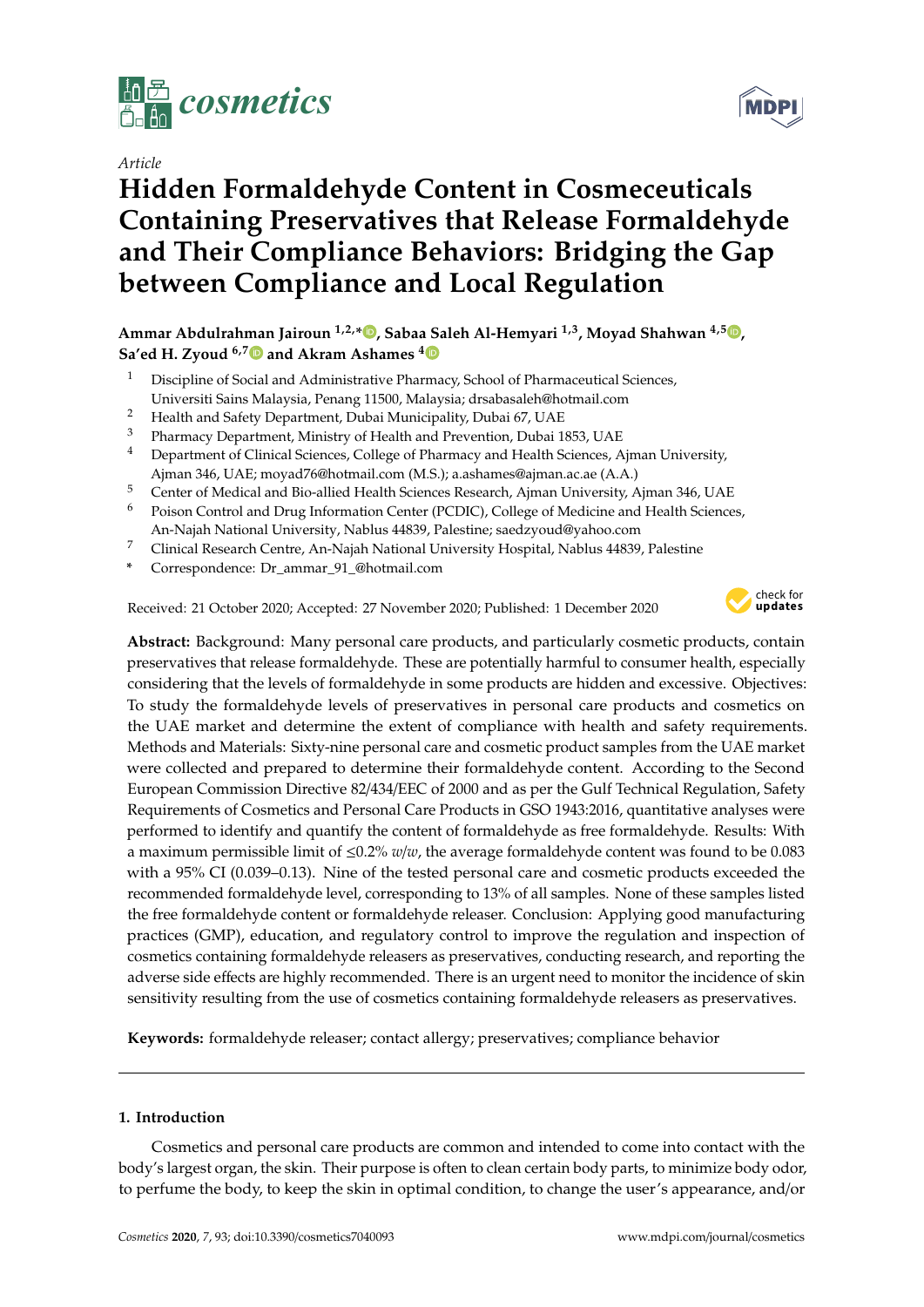to protect the skin. Generally, antibacterial preservatives are added to cosmetic products to prevent spoilage and decomposition by microbial growth. Due to the bactericidal and fungicidal properties, free formaldehyde (FA) is one of the stronger choices to preserve cosmetic products. However, it is far from the only option that can serve this purpose. Through decomposition, a number of formaldehyde releasers or donors slowly release formaldehyde under typical use conditions [1].

Formaldehyde tends to cause contact allergies; between 2–3% of European patients believed to suffer from contact dermatitis react positively to patch tests for allergies. The US reported sensitization prevalence rates of 8–9% in its patients. Formaldehyde often causes chronic allergic dermatitis, presumably because completely avoiding exposure to the allergen is difficult [2]. Unfortunately, many preservatives releasing formaldehyde used in cosmetics are also skin sensitizers. A person is likely to react to all formaldehyde releasers once he/she has become sensitized to them [3]. Concomitant allergic reactions are frequently observed when testing with formaldehyde and one or more formaldehyde releasers are activated.

In some cases, multiple releasers react in formaldehyde-sensitive patients even in the absence of a structural relation. There can also be sensitization to some releasers independent of the release of the chemical itself. Recently, research reported that, on average, between 40 and 60% of the reactions to formaldehyde donors are caused by reaction to formaldehyde. The connection with formaldehyde contact allergies was even less pronounced for 2-bromo-2-nitropropane-1,3-diol at only 15% *w*/*w* [4]. We can conclude that formaldehyde is likely the most prevalent factor behind concomitant allergic reactions between formaldehyde and its releasers. At the same time, this cannot explain why some patients are not allergic to formaldehyde, only to some releasers [3].

Formaldehyde and formaldehyde-releasing preservatives (FRPs) are used in many personal care products, particularly in shampoos and liquid baby soaps. These chemicals aid in preventing microbe growth in water-based products; however, they absorb into the skin and can create cancer and allergic skin reactions. They are found in nail polish, nail glue, eyelash glue, hair gel, hair-smoothing products, baby shampoo, body soap, body wash, color cosmetics, and personal care products. Formaldehyde can be added directly, or more often, it can be released from preservatives, such as quaternium-15, DMDM hydantoin, imidazolidinyl urea, diazolidinyl urea, polyoxymethylene urea, sodium hydroxymethylglycinate, bromopol, and glyoxal. These preservatives release small amounts of formaldehyde over time. Even low levels of formaldehyde can cause health concerns at levels as low as 250 parts per million. Even lower levels can cause sensitiveness in individuals; therefore, the slow release of small amounts of formaldehyde is also of concern [5–7].

For all these reasons, restrictions on exposure to formaldehyde have been imposed in the EU and GSO [8]. The use of free formaldehyde as a preservative in all cosmetic products is allowed (a maximum of 0.2% *w*/*w* concentration except in oral hygiene products, for which the maximum is 0.1% *w*/*w*), with the exception of aerosol cosmetics. According to Annex VI of the Cosmetics Directive 76/768 EC and Gulf Technical Regulation for Safety Requirements of Cosmetics and Personal Care Products (GSO 1943:2016), all finished products containing formaldehyde or its releasers must list the warning 'contains formaldehyde' on the label when the concentration of free formaldehyde in the finished product is over 0.05% *w*/*w* [9].

It is critical for consumers suffering from any kind of dermatitis or an allergy to formaldehyde to be aware of the risk of exposure to the chemical to avoid the occurrence of allergic contact dermatitis (ACD). As the presence of formaldehyde cannot be determined from the ingredient labelling with any degree of certainty, consumers allergic to formaldehyde can reasonably be expected to encounter difficulties in attempting to avoid all contact with products containing it [10]. The aim of the present investigation is to study the formaldehyde levels of preservatives in personal care products and cosmetics on the UAE market and determine the extent of their compliance with health and safety requirements.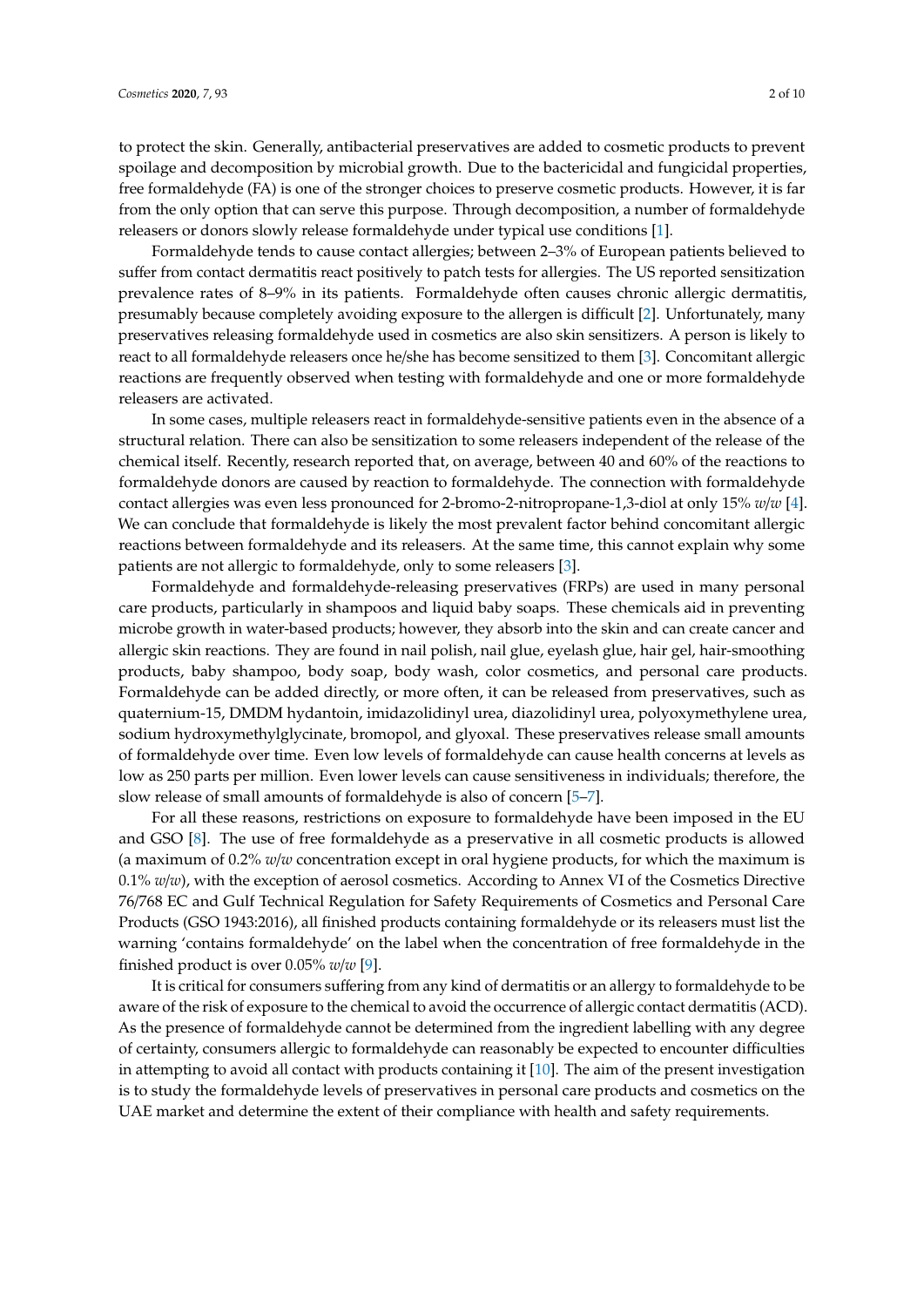# **2. Methods and Materials**

#### *2.1. Sample Collection (Sampling Method)*

Local business directories containing information on all the healthcare retailers, pharmacies, and para-pharmacies in the UAE were searched to identify outlets selling cosmetics and personal care products. A total of 2183 outlets was found. A sampling framework with all the information required was created in an Excel spreadsheet, including addresses, emails, phone numbers, and business names. Then, a study sample was created using basic random sample selection based on the business ID numbers. Stratification was applied based on the location and type of cosmetic.

The main selection criterion was the cosmetic or personal care product label, which contained formaldehyde donors, such as quaternium-15 (QU), diazolidinyl urea (DU), imidazolidinyl urea (IU), 2-bromo-2-nitropropane-1,3-diol (bronopol, BP), and dimethyloldimethyl hydantoin (DMDM). Regardless of where the cosmetic and personal care products had been manufactured, the random selection of one package was made in each selected location. To avoid duplication and enable tracking, every item was provided with a code reference number.

The following details were recorded for every sample: brand name, product name, item category and subcategory, country of origin/manufacturer, dose form, barcode, batch number, size/volume, location of the shop where the item was picked, and the recommended dose. If the same product was available at more than one outlet (same name, formulation, manufacturer, barcode, and size/volume), the first-picked product was tested, while the others were returned. Products with the same names but different manufacturers or in different textures (e.g., both cream and blend) were treated as different products and underwent separate testing. All the selected products were sent for analysis to a laboratory on the same day they were collected.

# *2.2. Reagents*

All reagents should be of analytical purity, deionized water, HPLC-grade acetonitrile, 5N Ortho-phosphoric acid prepared from stock 85% with deionized water, CRM-grade Formaldehyde (1000 mg/L) solution, and 1 mg/mL of 2,4-Dinitrophenylhydrazine (DNPH) solution prepared in acetonitrile from DNPH salt.

# *2.3. Apparatus and Materials*

Agilent (USA) HPLC consisting of 1260 infinity series, a Diode Array Detector (DAD), and Open lab-Chemstation software with Zorbax Eclipse C-8 column (150 mm  $\times$  4.6 mm, 5  $\mu$ L) having part number 699975-902 with a 10  $\mu$ L sample loop, analytical balance, centrifuge, micropipette  $(100-1000 \,\mu L)$ , sonicator, 0.45  $\mu$ m nylon syringe filters, 20 mL test tubes with cap, and 10 mL volumetric flasks. The following are the materials used in the sample analysis with origin of purchasing, company, and country.

- HPLC consisting of 1260 infinity series, a Diode Array Detector (DAD), and Open lab-Chemstation software, 3000 hanover, Palo Alto, CA, USA.
- Zorbax Eclipse C-8 column (150 mm  $\times$  4.6 mm, 5 µL) having part number 699975-902 with a 10-µL sample loop, Make: Agilent, 3000 hanover, Palo Alto, CA, USA.
- Analytical balance, max 200 g range, Make: Sartorius, Germany.
- Centrifuge, Max 12000 rpm, Make: Hamilton, Reno, NV, USA.
- Micropipette (100–1000 µL), Make: Transpette, Goettingen, Germany.
- Sonicator, Make: Qualilife, Shanghai, China.
- 0.45 µm nylon syringe filters, Make Biomed Scientific Ltd., Guangdong, China.
- 20 mL test tubes with cap Make Tarsons, Kolkata, India.
- 10 mL volumetric flasks Make: Gulf scientific glass, Al Hidd, Bahrain.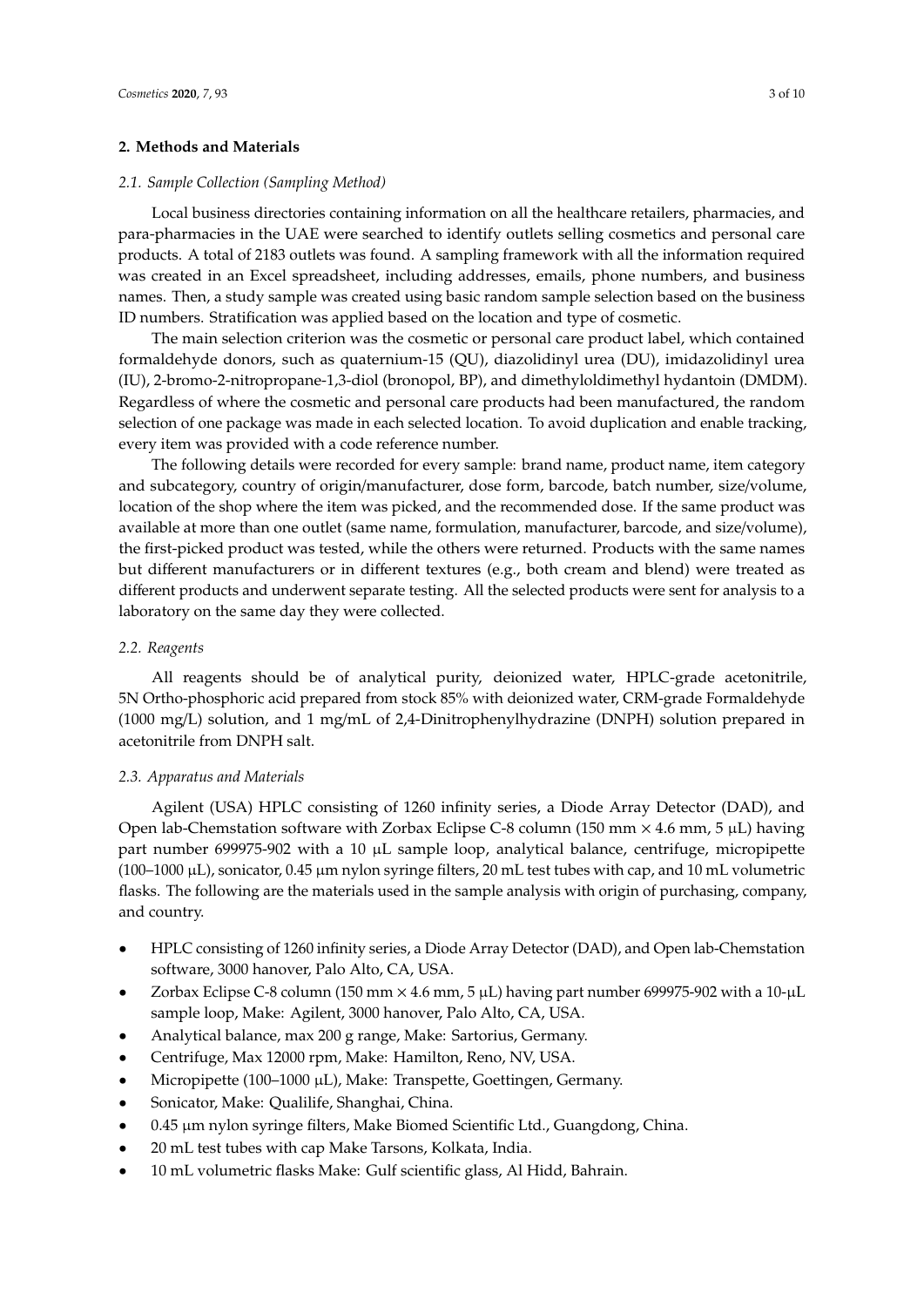#### *2.4. Sample Preparation*

We placed approximately  $1\times g$  of homogenous sample into a 10 mL stoppered flask, added 10 mL of acetonitrile, sonicated to complete disintegration, and then cooled to room temperature. We separated the two phases by centrifuging (3000 rpm).

#### *2.5. Derivatization Reaction*

We pipetted out 1 mL of the blank, standards, and samples into individual 20 mL glass test tubes. To each test tube, we added 0.2 mL of 5N orthophosphoric acid, added 1 mL of 1 mg/mL DNPH solution, vortexed, and kept these tubes for 30 min at room temperature. We added 1 mL of acetonitrile to all tubes. After being shaken, the sample was filtered through a filter with a pore size of  $0.45 \mu m$ before injection into the HPLC system.

#### *2.6. HPLC Quantitative Analysis of Free Formaldehyde*

RP-HPLC analysis was performed with the Agilent 1260 Infinity series HPLC system, including a diode array detector. For formaldehyde quantification, the Agilent Zorbax Eclipse C8 column (150 mm  $\times$  4.6 mm, 5  $\mu$ L) was used with an Acetonitrile: Water at 45:55 (*v*/*v*) solvent, UV absorbance was recorded at 360 nm. The chromatographic separation was achieved with isocratic elution (10 L of sample are injected into chromatographic system) at a flow rate of 1.0 mL/min and column temperature of 40 ◦C. The peaks of the determined formaldehyde were identified by their UV spectrum and by comparing the retention time with that of the standard.

## *2.7. Calibration*

The linearity of the calibration curve was prepared between 3.0 and 100.0 mg/L, which was prepared from diluted formaldehyde stock solution of 1000 mg/L using acetonitrile as a diluent. We determined the peak area. The calibration curve was performed with the peak area Y and the concentration of solution X (mg/mL). The equation of linear regression and correlation coefficient R were obtained.

#### *2.8. Method Validation and Detection Procedure*

The detection and qualification limits, the range of linearity, and the precision of the method were determined. A series of solutions were prepared using the standard reference to reach concentrations from 3 to 100 mg/L. Based on the regression data of the slope and standard error, the limit of detection (LOD) and the limit of quantification (LOQ) were estimated. The limit of detection and limit of quantification values using this method were obtained as 10 mg/L and 30 mg/L, respectively. Method validation and quantification procedures were demonstrated by spiking with six individual spiked solutions at concentrations, including the LOQ and medium and high levels from the calibration concentrations. In this method validation, formaldehyde was spiked at 30 mg/L, 200 mg/L, and 1000 mg/L in skin care products were prepared and analyzed for each six spike levels. The Found % RSD not more than 10% and the % Recovery was 80 to 120% [11]. The method validation data and quantification data are mentioned in Table 1.

| <b>Spiked Level</b>           | <b>Amount Spiked</b><br>(mg/L) | Amount<br>Recovered (mg/L) | % Recovered | $%$ RSD |
|-------------------------------|--------------------------------|----------------------------|-------------|---------|
| Limit of Quantification (LOO) | 30                             | 27                         | 90.0        | 8.72    |
| Medium Level Spike            | 200                            | 196                        | 98.0        | 1.74    |
| High Level Spike              | 1000                           | 973                        | 97.3        | 1.69    |

#### **Table 1.** %Recovery and %RSD values.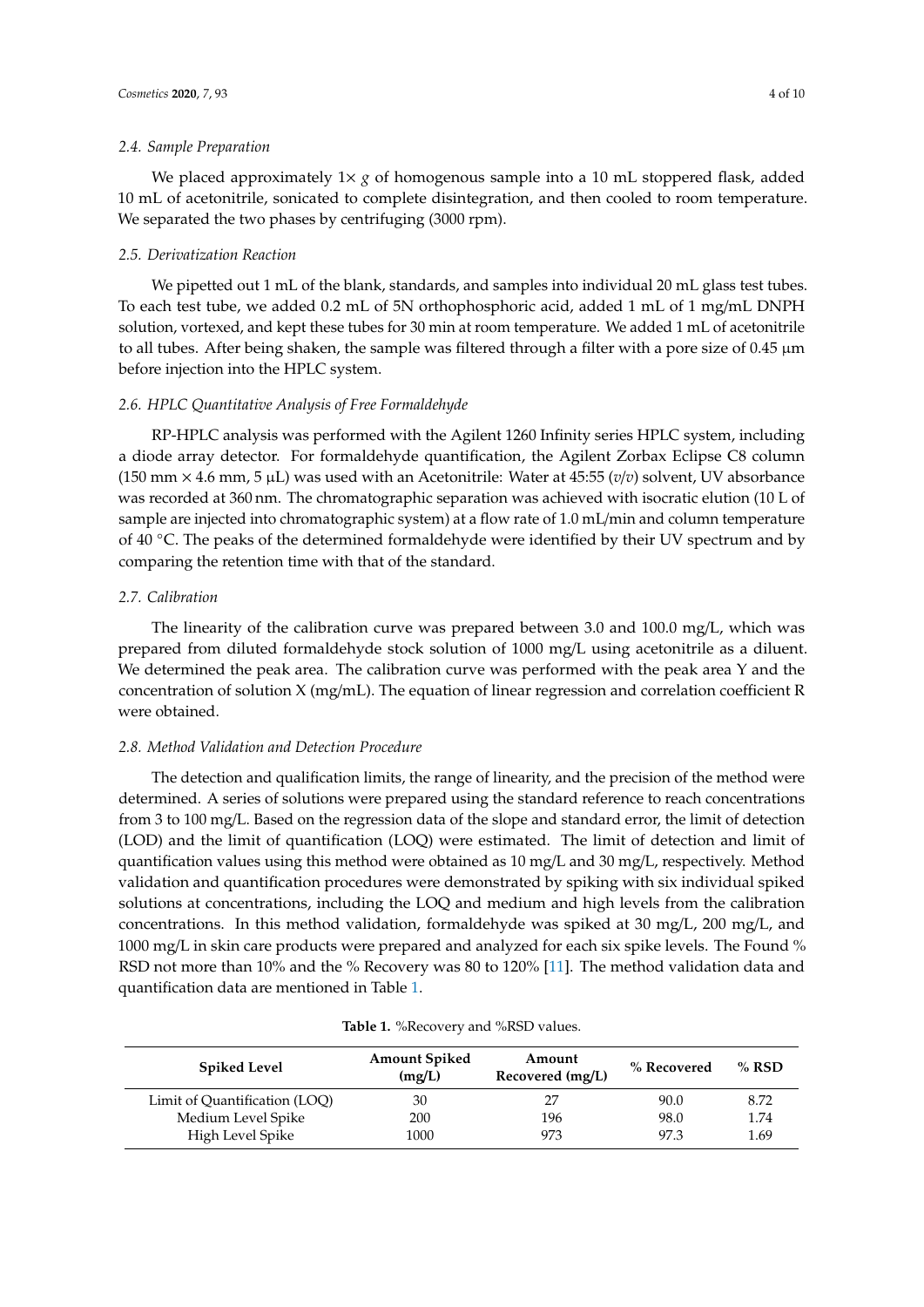#### *2.9. Ethical Consideration*

The study was approved by the Institutional Review Board of An-Najah National University, reference number (Phd/3/20/2).

#### *2.10. Statistical Analysis*

The data were analyzed using SPSS version 24 Chicago, IL, USA. The qualitative variables were summarized using percentages. The formaldehyde content (% *w*/*w*) of each product was calculated, and comparisons were made based on European and GSO guidelines. The maximum allowed concentration in all finished cosmetic products containing formaldehyde or its releasers was 0.2% *w*/*w* (2000 ppm). In addition, all finished products containing formaldehyde or its releasers had to list the warning "contains formaldehyde" on the label in case the concentration of free formaldehyde in the finished product was more than 0.05% *w*/*w* (500 ppm). The Kruskal–Wallis test was used to compare the median values of the formaldehyde contents. Comparisons with a *p* value < 0.05 were considered statistically significant.

## **3. Results**

## *3.1. Sample Description*

A total of 69 cosmetics and personal care products were analyzed in this study. Of the 69 samples, 12 (17.4%) were body care preparations, five (7.2%) were face and neck preparations, and 52 (75.4%) were hair and scalp products. Regarding the country of origin, six (8.7%) were manufactured in Brazil, eight (11.6%) in China, 23 (33.3%) in the EU, nine (13.0%) in India, nine (13.0%) in the Middle East, seven (10.1%) in the United Arab Emirates, and seven (10.1%) in the United States (Table 2).

| <b>Characteristics</b> | Groups                        | Frequency | Percentage |
|------------------------|-------------------------------|-----------|------------|
|                        | <b>Body Care Preparations</b> | 12        | $17.4\%$   |
| Categories             | Face and Neck Preparations    | 5         | $7.2\%$    |
|                        | Hair and scalp products       | 52        | 75.4%      |
|                        | <b>Brazil</b>                 | 6         | $8.7\%$    |
|                        | China                         | 8         | $11.6\%$   |
|                        | EU                            | 23        | 33.3%      |
| Country of origin      | India                         | q         | 13.0%      |
|                        | Middle East                   | q         | 13.0%      |
|                        | United Arab Emirates          |           | $10.1\%$   |
|                        | <b>United States</b>          |           | $10.1\%$   |

**Table 2.** The number and percentages of cosmetics products ( $n = 69$ ).

# *3.2. Assessment of the Formaldehyde Content of the Cosmetics and Personal Care Products*

Estimates of the mean concentrations with confidence intervals (CIs) and standard deviations of the formaldehyde content of the cosmetics and personal care products are summarized in Table 3. The estimated average formaldehyde content was 0.083 (95% CI [0.039–0.13]) compared to the maximum allowable limit of ≤0.2% *w*/*w*. Of the 69 tested cosmetics and personal care products, 9 (13%) exceeded the recommended formaldehyde level (≤0.2% *w*/*w*) Figure S1. The results of the formaldehyde content stratified by the sample characteristics of each sample are provided in Table 4. Supplementary Materials shows the chromatogram for the formaldehyde standard solution, chromatograph for formaldehyde in a sample product and the linearity plot of formaldehyde Figures S2–S4.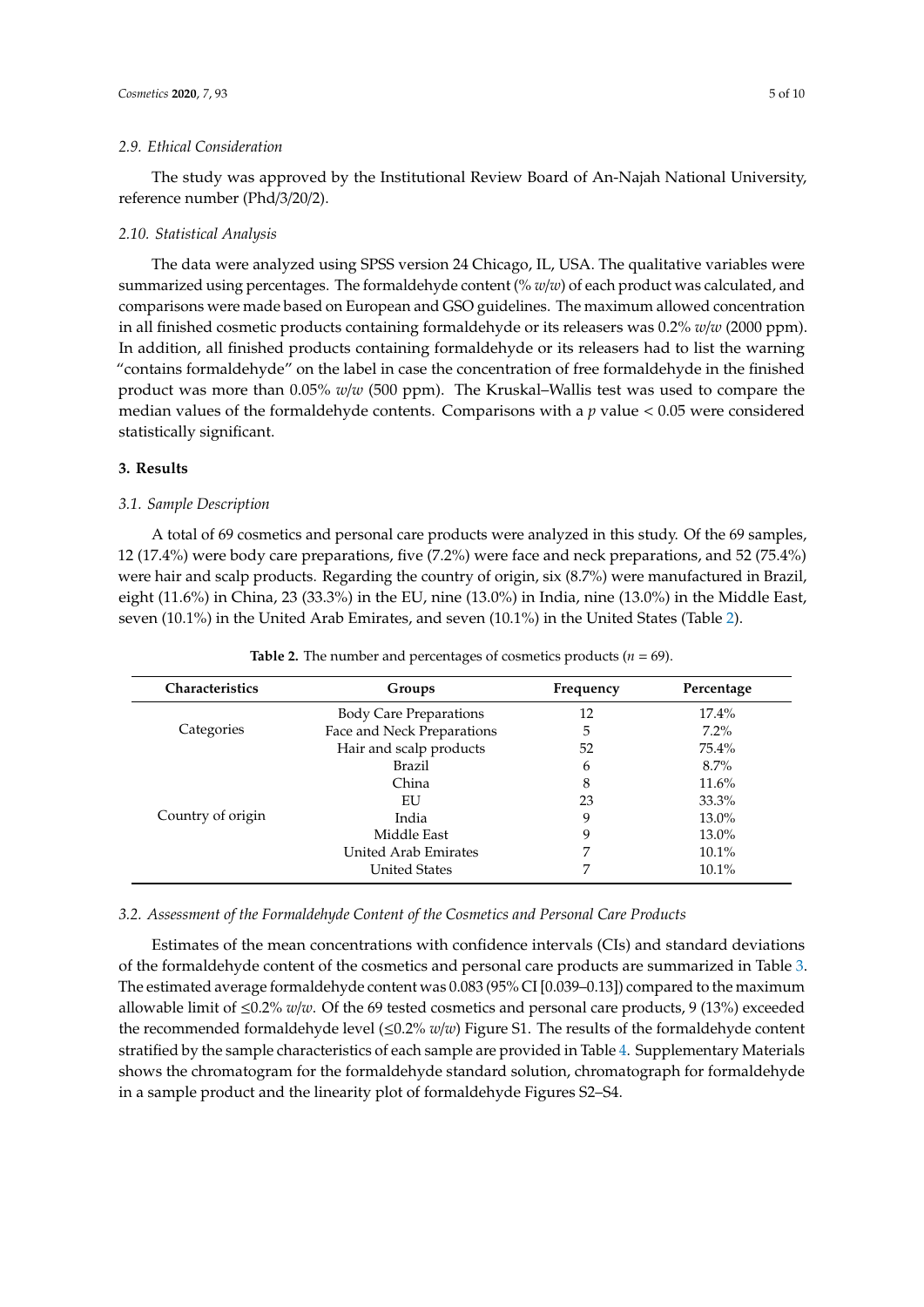**Table 3.** Estimates of the concentration of formaldehyde from cosmetics and personal care products and the maximum allowable limit ( $n = 69$ ).

| <b>Parameters</b>                                                          | Maximum<br>Allowable Limit | <b>Products Exceeding the</b><br><b>Maximum Limit</b> |      | Estimates of Concentration $\left(\% w/w\right)$ |      |       |        |       |
|----------------------------------------------------------------------------|----------------------------|-------------------------------------------------------|------|--------------------------------------------------|------|-------|--------|-------|
|                                                                            |                            | N                                                     | $\%$ |                                                  |      |       |        |       |
|                                                                            |                            |                                                       |      | 95% CI<br>Mean<br>$\pm$ SD                       |      |       | Median |       |
| Formaldehyde                                                               | $\leq$ 0.2% w/w            | q                                                     | 13%  | 0.083                                            | 0.18 | 0.039 | 0.13   | 0.021 |
| Maximum allowable limits according to the EU regulation and GSO 1943:2016. |                            |                                                       |      |                                                  |      |       |        |       |

**Table 4.** List of tested cosmetics and personal care products according to the formaldehyde content and sample characteristics.

| Sample Code    | <b>Cosmetic Category</b>      | <b>Country of Origin</b>    | Formaldehyde<br>Content (% $w/w$ ) |
|----------------|-------------------------------|-----------------------------|------------------------------------|
| $\,1$          | Hair and scalp products       | India                       | 0.94                               |
| $\overline{2}$ | <b>Body Care Preparations</b> | <b>United Arab Emirates</b> | 0.046                              |
| 3              | Face and Neck Preparations    | Middle East                 | 0.021                              |
| $\overline{4}$ | Face and Neck Preparations    | Middle East                 | 0.021                              |
| 5              | Face and Neck Preparations    | Middle East                 | 0.021                              |
| 6              | <b>Body Care Preparations</b> | China                       | 0.021                              |
| 7              | <b>Body Care Preparations</b> | China                       | 0.021                              |
| $\,8\,$        | <b>Body Care Preparations</b> | China                       | 0.34                               |
| 9              | Face and Neck Preparations    | EU                          | 0.021                              |
| 10             | Hair and scalp products       | ${\rm EU}$                  | 0.021                              |
| 11             | Hair and scalp products       | EU                          | 0.021                              |
| 12             | Hair and scalp products       | EU                          | 0.021                              |
| 13             | Hair and scalp products       | EU                          | 0.021                              |
| 14             | Hair and scalp products       | China                       | 0.021                              |
| 15             | <b>Body Care Preparations</b> | United Arab Emirates        | 0.003                              |
| 16             | Hair and scalp products       | India                       | 0.021                              |
| 17             | Hair and scalp products       | <b>Brazil</b>               | 0.021                              |
| 18             | Hair and scalp products       | Middle East                 | 0.003                              |
| 19             | Hair and scalp products       | United Arab Emirates        | 0.021                              |
| 20             | Hair and scalp products       | Brazil                      | 0.021                              |
| 21             | Hair and scalp products       | EU                          | 0.021                              |
| 22             | <b>Body Care Preparations</b> | ${\rm EU}$                  | 0.035                              |
| 23             | Hair and scalp products       | EU                          | 0.021                              |
| 24             | <b>Body Care Preparations</b> | Middle East                 | 0.021                              |
| 25             | Hair and scalp products       | EU                          | 0.021                              |
| 26             | Hair and scalp products       | EU                          | 0.45                               |
| 27             | Hair and scalp products       | EU                          | 0.72                               |
| 28             | Hair and scalp products       | EU                          | 0.021                              |
| 29             | Hair and scalp products       | ${\rm EU}$                  | 0.021                              |
| 30             | Hair and scalp products       | India                       | 0.021                              |
| 31             | Hair and scalp products       | EU                          | 0.021                              |
| 32             | Hair and scalp products       | India                       | 0.021                              |
| 33             | Face and Neck Preparations    | <b>EU</b>                   | 0.003                              |
| 34             | Hair and scalp products       | <b>Brazil</b>               | 0.009                              |
| 35             | Hair and scalp products       | Brazil                      | 0.048                              |
| 36             | Hair and scalp products       | <b>United States</b>        | 0.021                              |
| 37             | Hair and scalp products       | <b>United States</b>        | 0.021                              |
| 38             | Hair and scalp products       | EU                          | 0.021                              |
| 39             | Hair and scalp products       | <b>Brazil</b>               | 0.021                              |
| 40             | Hair and scalp products       | EU                          | 0.001                              |
| 41             | <b>Body Care Preparations</b> | <b>United Arab Emirates</b> | 0.021                              |
| 42             | <b>Body Care Preparations</b> | China                       | 0.021                              |
| 43             | Hair and scalp products       | <b>United States</b>        | 0.0025                             |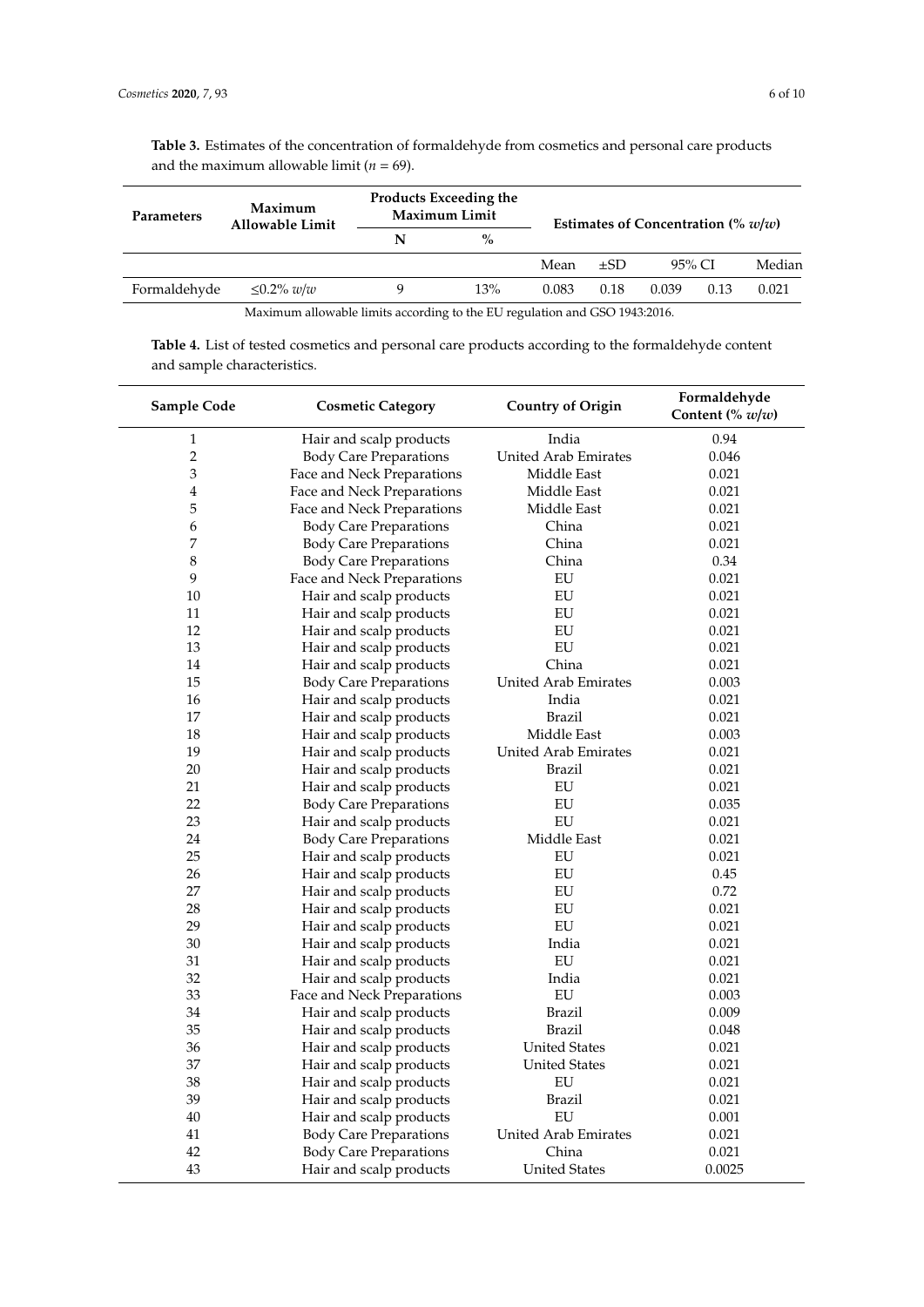| Sample Code | <b>Cosmetic Category</b>      | <b>Country of Origin</b>    | Formaldehyde<br>Content (% $w/w$ ) |
|-------------|-------------------------------|-----------------------------|------------------------------------|
| 44          | Hair and scalp products       | <b>United States</b>        | 0.0025                             |
| 45          | Hair and scalp products       | <b>United States</b>        | 0.0025                             |
| 46          | Hair and scalp products       | EU                          | 0.021                              |
| 47          | Hair and scalp products       | India                       | 0.021                              |
| 48          | Hair and scalp products       | Brazil                      | 0.021                              |
| 49          | Hair and scalp products       | India                       | 0.021                              |
| 50          | Hair and scalp products       | EU                          | 0.021                              |
| 51          | Hair and scalp products       | <b>United States</b>        | 0.034                              |
| 52          | Hair and scalp products       | <b>United States</b>        | 0.003                              |
| 53          | Hair and scalp products       | India                       | 0.021                              |
| 54          | Hair and scalp products       | India                       | 0.021                              |
| 55          | Hair and scalp products       | EU                          | 0.021                              |
| 56          | Hair and scalp products       | EU                          | 0.021                              |
| 57          | Hair and scalp products       | EU                          | 0.021                              |
| 58          | Hair and scalp products       | <b>United Arab Emirates</b> | 0.32                               |
| 59          | <b>Body Care Preparations</b> | India                       | 0.021                              |
| 60          | <b>Body Care Preparations</b> | China                       | 0.021                              |
| 61          | Hair and scalp products       | <b>United Arab Emirates</b> | 0.54                               |
| 62          | Hair and scalp products       | <b>United Arab Emirates</b> | 0.63                               |
| 63          | Hair and scalp products       | China                       | 0.031                              |
| 64          | Hair and scalp products       | Middle East                 | 0.021                              |
| 65          | Hair and scalp products       | Middle East                 | 0.021                              |
| 66          | Hair and scalp products       | China                       | 0.021                              |
| 67          | <b>Body Care Preparations</b> | EU                          | 0.021                              |
| 68          | Hair and scalp products       | Middle East                 | 0.26                               |
| 69          | Hair and scalp products       | Middle East                 | 0.33                               |

**Table 4.** *Cont.*

*3.3. Comparison of Formaldehyde Content According to Sample Characteristics*

Table 5 presents the distribution of the formaldehyde content according to sample characteristics. The table also provides the estimates along with *p*-values. These *p*-values were obtained from the results of the Kruskal–Wallis test.

| <b>Sample Characteristics</b> | Groups                        | Formaldehyde Content (% $w/w$ ) |       |        |          |                 |
|-------------------------------|-------------------------------|---------------------------------|-------|--------|----------|-----------------|
|                               |                               | N                               | Mean  | Median | $\pm SD$ | <i>p</i> -Value |
|                               | <b>Body Care Preparations</b> | 12                              | 0.049 | 0.023  | 0.092    |                 |
| Categories                    | Face and Neck Preparations    | 5                               | 0.017 | 0.021  | 0.008    | 0.214           |
|                               | Hair and scalp products       | 52                              | 0.097 | 0.026  | 0.203    |                 |
| Country of origin             | <b>Brazil</b>                 | 6                               | 0.024 | 0.023  | 0.013    |                 |
|                               | China                         | 8                               | 0.062 | 0.028  | 0.11     |                 |
|                               | EU                            | 23                              | 0.069 | 0.029  | 0.17     |                 |
|                               | India                         | 9                               | 0.12  | 0.051  | 0.32     | 0.129           |
|                               | Middle East                   | 9                               | 0.079 | 0.031  | 0.12     |                 |
|                               | United Arab Emirates          | 7                               | 0.23  | 0.046  | 0.27     |                 |
|                               | <b>United States</b>          | 7                               | 0.012 | 0.003  | 0.013    |                 |

**Table 5.** Comparison of the formaldehyde content according to the sample characteristics.

*p*-value reported above for comparisons between variable level "category-levels" using the Kruskal–Wallis test.

Comparisons between the groups did not reveal any statistically significant differences in relation to the formaldehyde content.

Though not statistically significant, there was a tendency toward a higher formaldehyde content in the hair and scalp products (0.097% *w*/*w*) than in the body care preparations (0.049% *w*/*w*) and face and neck preparations (0.017% *w*/*w*). A tendency toward an increased formaldehyde content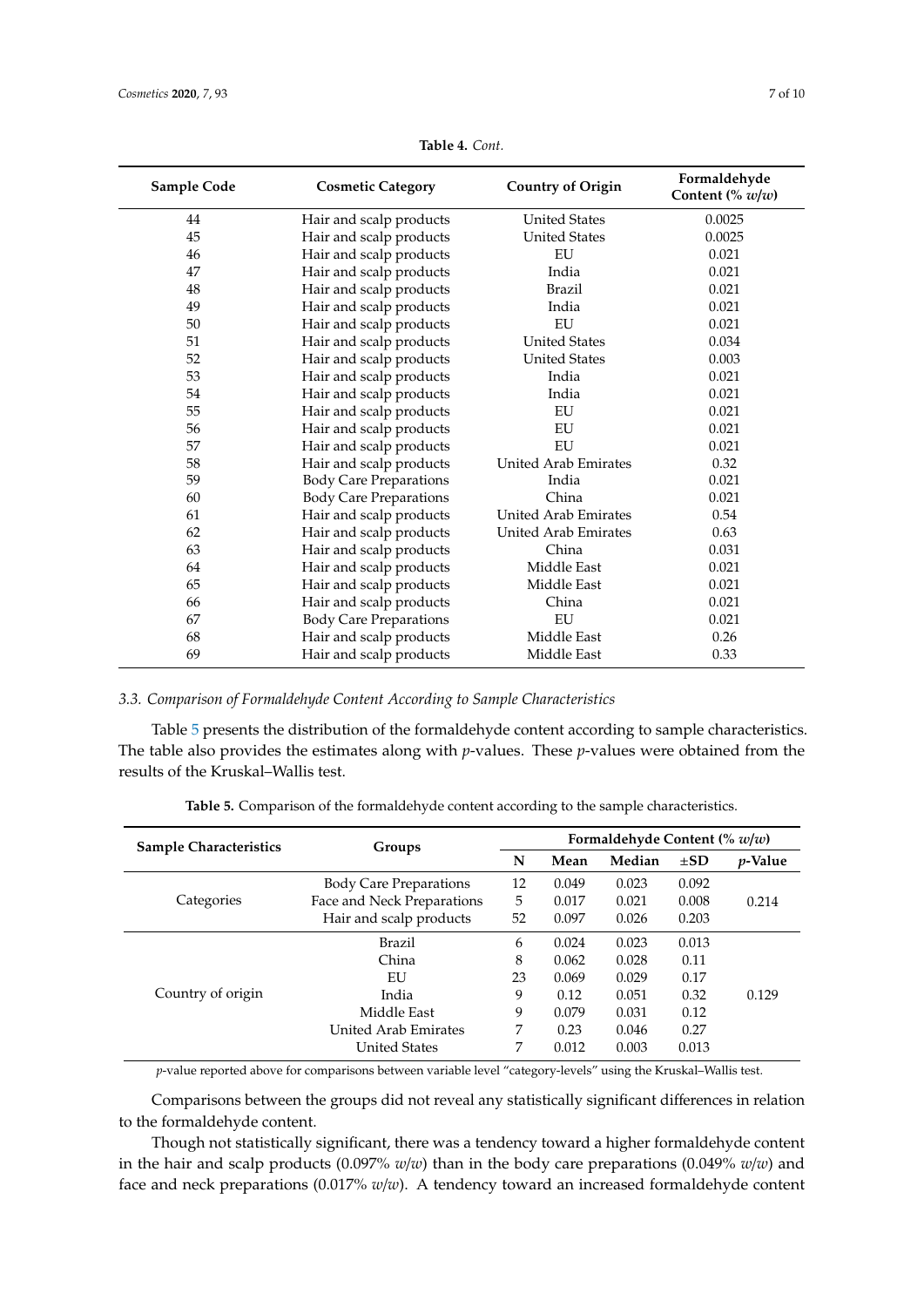was observed in products made in the United Arab Emirates (0.23% *w*/*w*), India (0.12% *w*/*w*), and the Middle East (0.079% *w*/*w*).

# **4. Discussion**

Formaldehyde is difficult to avoid considering how often it is found in the environment. It is not always listed on product labels because it can stem from hidden sources of which manufacturers are not aware. Today, formaldehyde itself is very rarely used in cosmetics, but this is not true for preservatives that release it when they come into contact with water. These preservatives are widely used in many household products and topical medications as well. These preservatives are also known as formaldehyde releasers or formaldehyde donors [10]. The present study investigated formaldehyde released by personal care products and cosmetic preservatives on the UAE market to determine the extent of their compliance with health and safety requirements.

In our study, nine of the tested personal care and cosmetic products exceeded the recommended formaldehyde level (≤0.2% *w*/*w*), corresponding to 13% of all samples. The migration of formaldehyde from the plastic package, contaminated raw material, or degradation of surfactants in the final product could account for the higher levels of formaldehyde detected in the study. Alternatively, it could have been added intentionally [10].

An alarming finding of this study is that cosmetic products made in the Middle East, more specifically the United Arab Emirates, had an increased risk of formaldehyde contamination To complicate matters further, the formaldehyde content in all of the cosmetic products tested in the study and manufactured in this region exceeded the maximum of ≤0.2% *w*/*w* allowed in finished cosmetics products. Variations in the quality levels most likely account for the degree of noncompliance. These, in turn, can be due to the manufacturer's engagement in unethical practices and/or other failures to comply with good manufacturing practices (GMPs). It is necessary to address the technical challenges that undermine measurement and test accuracy. Manufacturers of cosmetics and personal care products need to ensure they comply with the specifications and conduct reliable tests to determine the content of formaldehyde. Where necessary, they should entrust a suitable laboratory with testing and certification.

The average formaldehyde content was found to be 0.083% *w*/*w* (830 ppm), which was among the more significant findings of this study. None of the tested cosmetic product labels indicated the presence of formaldehyde. This violates the health and safety requirements of the European Union. According to Directive 76/768/EC and GSO 1943:2016, all finished products with concentrations of free formaldehyde above 0.05% *w*/*w* (500 ppm) must be labeled with the warning "contains formaldehyde" [9,12-14].

Up to 30% of cosmetics products in Denmark and Sweden and approximately 20% of cosmetics in the USA are reported to contain formaldehyde releasers [15–17]. One study in Sweden showed that 48% of leave-on and 70% of rinse-off products containing free formaldehyde were not labelled accordingly [18]. Another study revealed that 5 of every 67 creams purchased in Denmark contained formaldehyde releasers, but this was not stated on the label [19].

Most of these products contained more than 0.004% *w*/*w* (40 ppm) formaldehyde, which is a high amount for consumers allergic to this chemical. According to US, EU, and GSO legislations, a maximum of 0.2% *w*/*w* (2000 ppm) of free formaldehyde concentration is allowed in cosmetics and household products [20]. However, even this level is sufficient to provoke ACD in those allergic to formaldehyde when applied on healthy skin [21]. Research also demonstrated that in cases where allergic individuals have irritant contact dermatitis, they are at risk if they use products even with low formaldehyde content (10–40 ppm) because their condition will become exacerbated [21].

Individuals may reasonably desire to avoid using cosmetic products containing formaldehyde or its releasers on damaged skin due to a compromised barrier function. Individuals who are allergic to formaldehyde should only use cosmetics packaged in glass, not plastic. No tests to check cosmetics for formaldehyde content are currently available to consumers [10].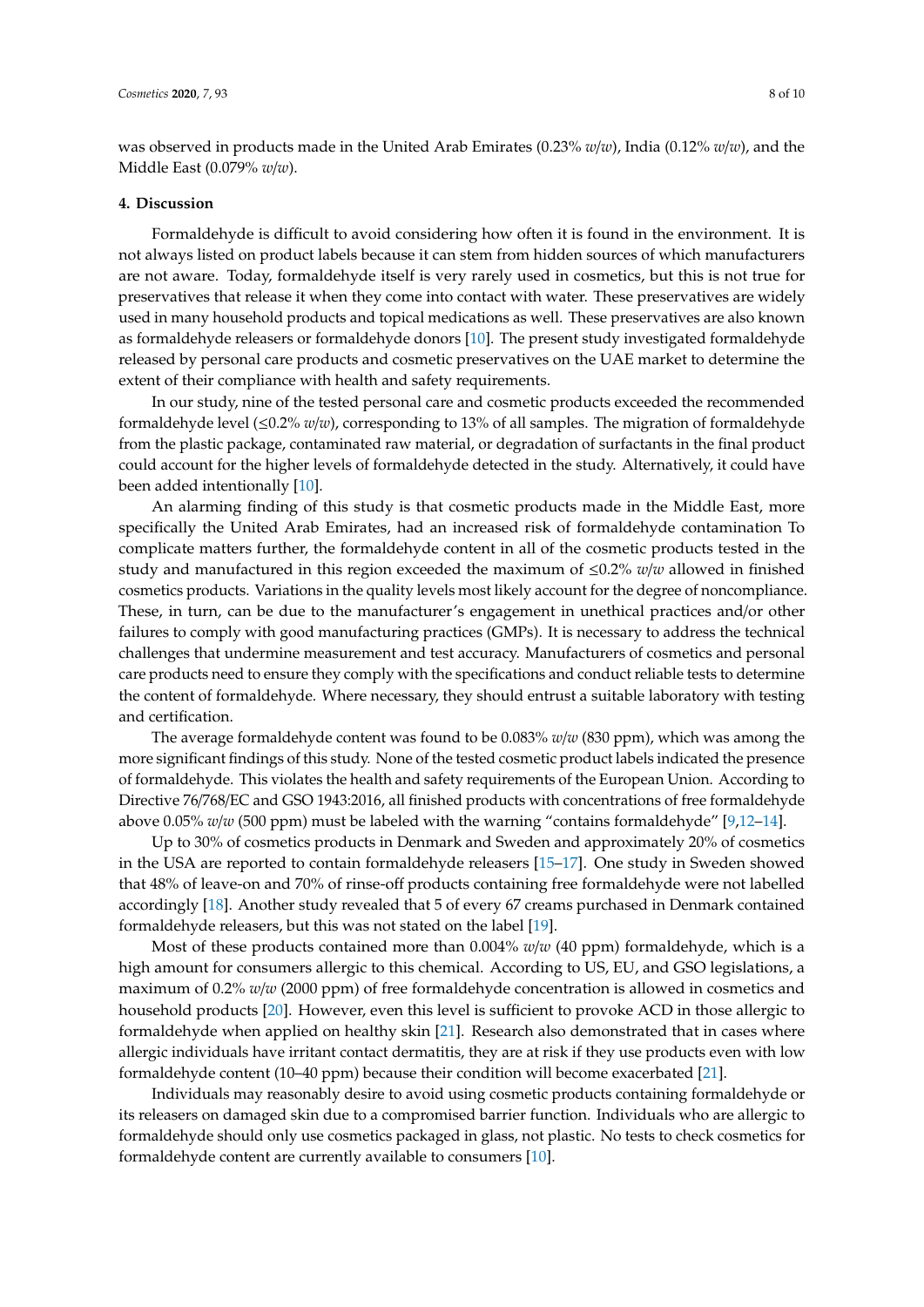For these and other reasons, a systematic investigation of the formaldehyde release in cosmetic products is highly desirable. Such research has been scarce to date, with the exception of a study on bronopol [22]. It is necessary to test formaldehyde-containing products more extensively to determine the level at which there is no risk of allergic contact dermatitis arising from single product use [2].

Further areas of concern include the absence of systematic data on the actual use concentrations of preservatives in personal care and cosmetic products, and the lack of information regarding the sensitization frequency to formaldehyde releasers in cosmetics on the UAE market. It is advisable to update the regulations for improving the compliance of cosmetics and personal care products by including the following measures.

- 1. Include accurate and reliable details of product ingredients on labels.
- 2. Implement a system to inspect and license manufacturing plants.
- 3. Implement laboratory-based analysis and testing procedures through an accredited laboratory applying standard methodology within a predetermined tolerance framework.

## **5. Conclusions**

The effects of formaldehyde as a contact allergen are well documented. Applying good manufacturing practice (GMP), education, and regulatory control to improve the regulation and inspection of cosmetics containing formaldehyde-releasers as preservatives, conducting research, and reporting use and adverse side effects are highly recommended. There is an urgent need to monitor the incidence of skin sensitivity resulting from the use of cosmetics containing formaldehyde releasers as preservatives.

**Supplementary Materials:** The following are available online at http://www.mdpi.com/2079-9284/7/4/93/s1, Figure S1: Histogram of the estimated formaldehyde content (%) for cosmetics and personal care products  $(n = 69)$ . The vertical dashed line is the maximum allowable limit of the formaldehyde according to EU regulations, Figure S2: Chromatogram of the standard at 20 mg/L, Figure S3: Chromatogram of the Sample spike at 20 mg/L, Figure S4: Linearity plot of formaldehyde.

**Author Contributions:** Conceptualization, A.A.J. and S.S.A.-H.; methodology, M.S.; software, A.A.J.; validation, S.H.Z. and M.S.; formal analysis, A.A.J. and A.A.; investigation, S.S.A.-H.; resources, S.H.Z. and A.A.; data curation, A.A.J.; writing—original draft preparation, S.S.A.-H.; writing—review and editing, M.S. and A.A.; visualization, A.A.J.; supervision, S.H.Z. and M.S. All authors have read and agreed to the published version of the manuscript.

**Funding:** This research received no external funding.

**Conflicts of Interest:** The authors declare no conflict of interest.

# **References**

- 1. De Groot, A.C.; Veenstra, M. Formaldehyde-releasers in cosmetics in the USA and in Europe. *Contact Dermat.* **2010**, *62*, 221–224. [CrossRef] [PubMed]
- 2. De Groot, A.C.; Flyvholm, M.A.; Lensen, G.; Menném, T.; Coenraads, P.J. Formaldehyde-releasers: Relationship to formaldehyde contact allergy. Contact allergy to formaldehyde and inventory of formaldehyde-releasers. *Contact Dermat.* **2009**, *61*, 63–85. [CrossRef] [PubMed]
- 3. Kireche, M.; Gimenez-Arnau, E.; Lepoittevin, J.P. Preservatives in cosmetics: Reactivity of allergenic formaldehyde-releasers towards amino acids through breakdown products other than formaldehyde. *Contact Dermat.* **2010**, *63*, 192–202. [CrossRef] [PubMed]
- 4. Groot, A.; White, I.R.; Flyvholm, M.-A.; Lensen, G.; Coenraads, P.-J. Formaldehyde-releasers in cosmetics: Relationship to formaldehyde contact allergy. Part 2. Patch test relationship to formaldehyde contact allergy, experimental provocation tests, amount of formaldehyde released, and assessment of risk to consumers allergic to formaldehyde. *Contact Dermat.* **2010**, *62*, 18–31.
- 5. Jacob, S.E.; Brod, B.; Crawford, G.H. Clinically relevant patch test reactions in children—A United States based study. *Pediatr. Dermatol.* **2008**, *25*, 520–527. [CrossRef] [PubMed]
- 6. Pratt, M.D.; Belsito, D.V.; DeLeo, V.A.; Fowler, J.F., Jr.; Fransway, A.F.; Maibach, H.I.; Marks, J.G.; Mathias, C.G.; Rietschel, R.L.; Sasseville, D.; et al. North American Contact Dermatitis Group patch-test results, 2001Y2002 study period. *Dermatitis* **2004**, *15*, 176–183. [PubMed]